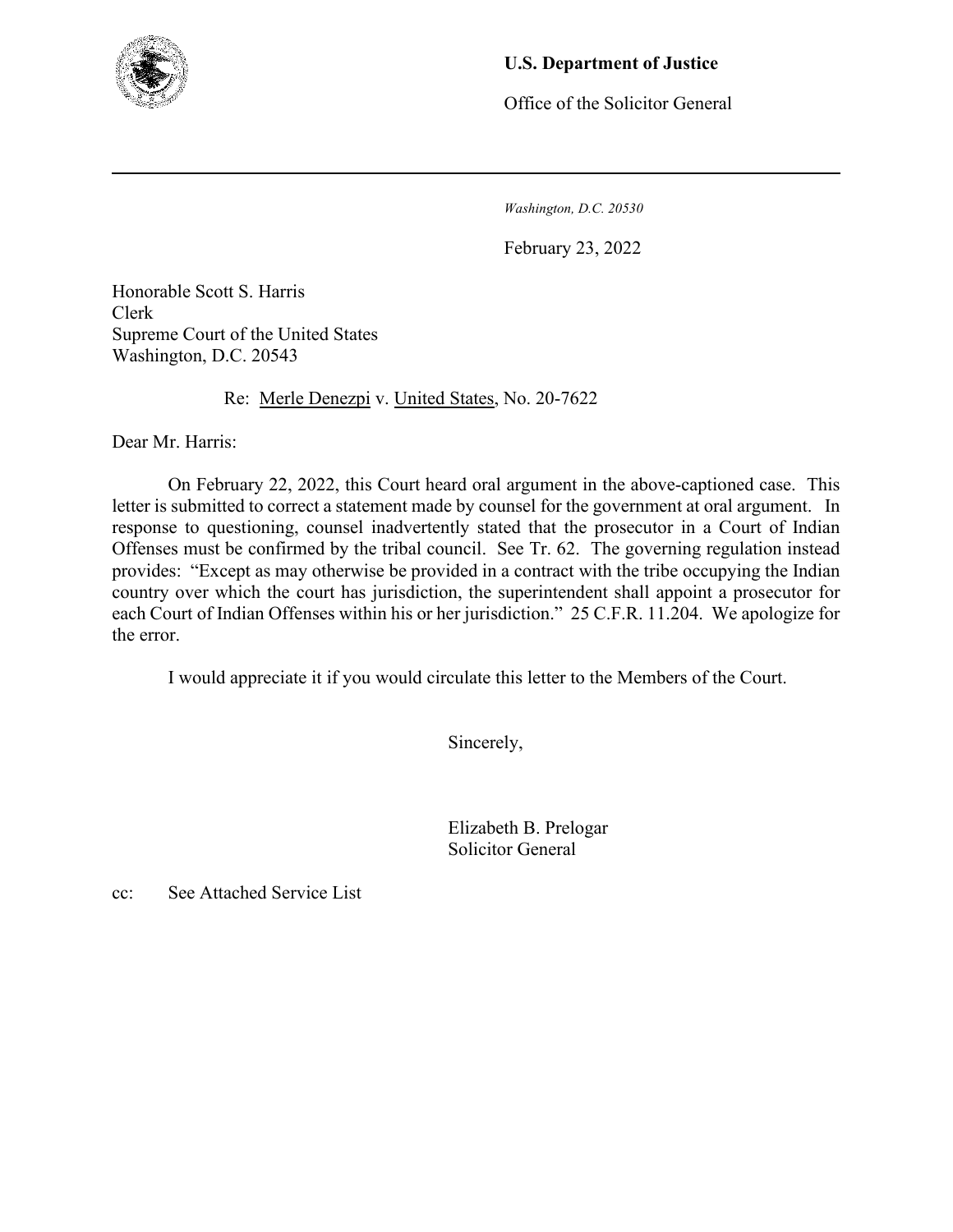20-7622 DENEZPI, MERLE USA

> THERESA M. DUNCAN DUNCAN EARNEST LLC PO BOX 2769 SANTA FE, NM 87504 TERI@DUNCANEARNEST.COM

IAN HEATH GERSHENGORN JENNER & BLOCK 1099 NEW YORK AVE., NW SUITE 900 WASHINGTON, DC 20001 202-639-6869 IGERSHENGORN@JENNER.COM

KEITH JAMES HILZENDEGER ASSISTANT FEDERAL PUBLIC DEFENDER 850 WEST ADAMS STREET SUITE 201 PHOENIX, AZ 85007 602-382-2781 KEITH\_HILZENDEGER@FD.ORG

MICHAEL B. KIMBERLY MCDERMOTT WILL & EMERY LLP 500 NORTH CAPITOL STREET, NW WASHINGTON, DC 20001 202-756-8901 MKIMBERLY@MWE.COM